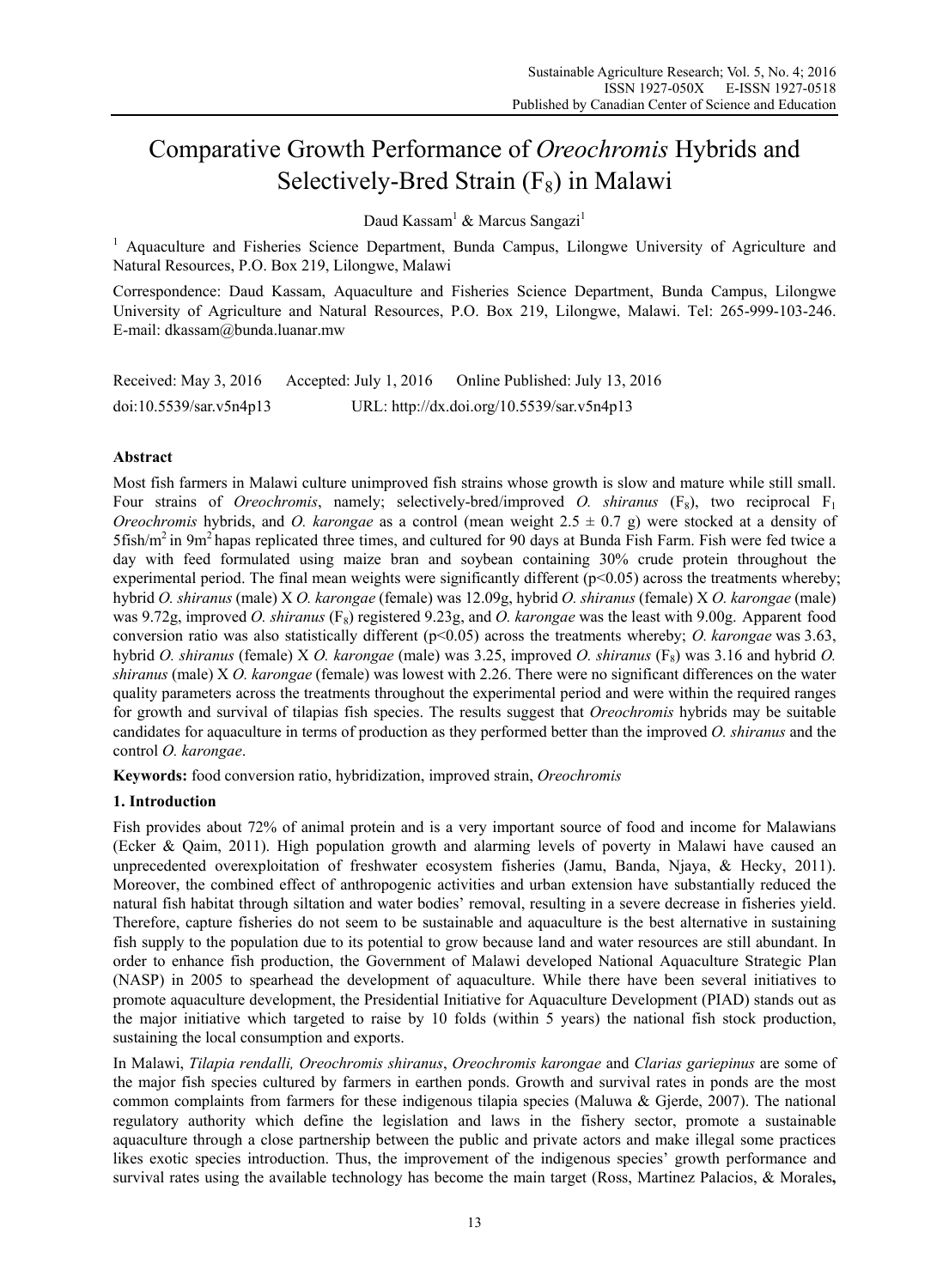2008). Researchers mainly focused on the genetic improvement of fish species life-history traits, in particular, *O. shiranus,* the predominant farmed species, naturally characterized by a slow growth rate and small maturity-size. Fast growing species have a lower production cost and a higher commercial value than small species (Andrew, Weyl, & Andrew, 2003).

Growth performance tests done on *O. shiranus* (M'balaka, Kassam, & Rusuwa, 2012) and *O. niloticus* (Olesen, Gjedrem, Bentsen, Gjerde, & Rye, 2003) showed an improvement of 25.2% and 101% after 6 and 5 generations, respectively, compared to unimproved strains. The relative lower performance noted in the *O. shiranus* growth rate, issued from the selective breeding process, may potentially be corrected by hybridization. This argument is supported by the observations of Munthali (2011, unpublished report), suggesting that *Oreochromis* hybrids grow better than its parental lines. However, recommendations to farmers cannot be issued without resolving the scientific gap relative to the comparative growth performance between the selectively bred (F<sub>8</sub>) *O. shiranus* strain and the hybridized one. Thus, the objective of the present paper is to accurately determine and compare the growth performance and survival rates of these two strains.

#### **2. Materials and Methods**

#### *2.1 Breeding Phase*

The experiment was conducted at Bunda fish farm. Four treatments were set using hapas of 9  $m<sup>2</sup>$  fixed in a pond of 700 m2 and each treatment was replicated twice. *O. shiranus* and *O. karongae* were reciprocally hybridized, a male of one species was crossed with a female of another species and vice versa. A single crossing was made between the improved strains issued from the seventh generation of *O. shiranus*. Finally a male and a female of *O. karongae* were crossed and used as controls. Broodstock of average weight 120g were stocked at sex ratio of one male for three females. The broodstock were fed with a diet formulated from a mixture of maize bran and soybean with 29% crude protein, using the Pearson's square method. As a supplement, the natural food were boosted by application of chicken manure to the pond at the rate of 500 kg/ha/week (Kang'ombe & Brown, 2008). The fish were hand fed twice a day at 5% body weight in line with recommendations of Lovell (1989). Fry were removed from the breeding hapas to fry rearing tanks every two weeks.

### *2.2 Grow out Phase*

Fingerlings of mixed sex, with body weight ranging from 2.4 to  $2.6 \pm 0.7$  g, from the rearing tanks were stocked in  $9m<sup>2</sup>$  hapas at density of 5fish/m<sup>2</sup>. A total of 135 fingerlings from each treatment was selected and 45 fish/hapa was randomly stocked. Feeding was twice every day at 5% body weight. A completely randomized design (CRD) was used to allocate four treatments, replicated three times each in 700 m<sup>2</sup> pond with the following treatments; hybrid *O*. *shiranus* (male) X *O. karongae* (female), hybrid *O. shiranus* (female) X *O. karongae* (male), improved *O. shiranus*  $(F_8)$  and pure *O. karongae.* 

## *2.3 Water Quality Parameters*

Water quality parameters were rigorously monitored before and during the experiment. The physical and chemical properties of the water were surveilled using appropriate devices and the titration method was used to determine the ammonia concentration. Measurements were conducted twice a day during the morning and in the afternoon.

#### *2.4 Data Collection and Analysis*

Data on growth were collected every fortnight whereby fish were weighed using an electrical analytical balance calibrated to 0.01g and total length (mm) measured using a stainless steel topped measuring board. Specific growth rate (SGR%/day) was calculated using the following formula:

Specific growth rate (SGR);

$$
\%SGR = \frac{\ln W1 - \ln W0}{t1 - to} X100 \tag{1}
$$

Where:

 $W_1$ = final mean weight (g) of fish  $W_0$  = initial mean weight (g) of fish at stocking time  $t =$  time in days  $ln =$ natural  $log$ 

#### Survival rate

Survival rate was determined using the following formula: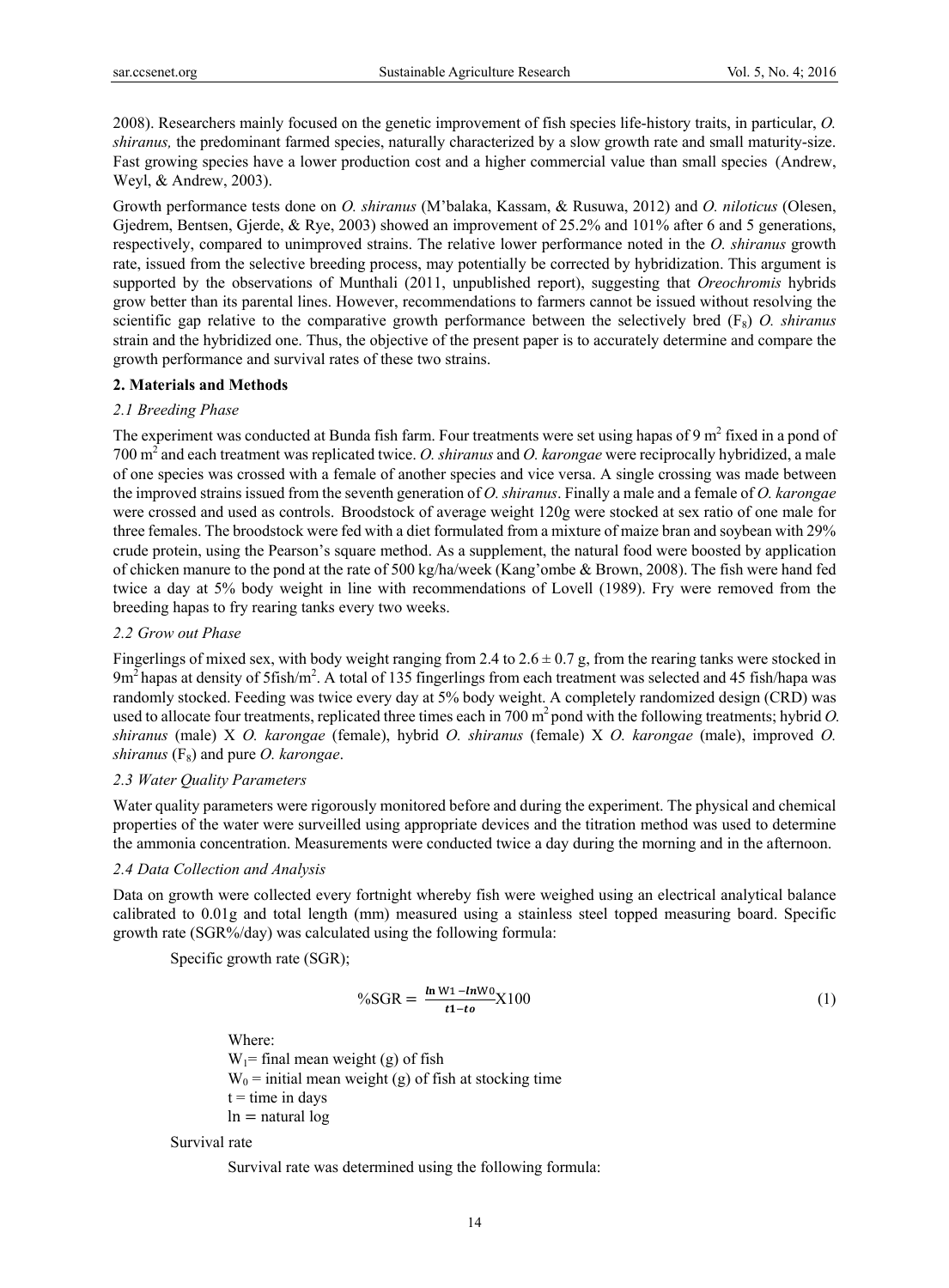$$
Survival rate (%) = \frac{Number of fish at the end of experiment}{Number of fish at the start of the experiment} X100
$$
 (2)

Food utilization efficiency

Apparent food conversion ratio (AFCR) was determined using the formula below

$$
AFCR = \frac{\text{weight of dry feed given to the fish(kg)}}{\text{weight gained by the fish(kg)}}
$$
(3)

Data was analyzed using Genstat statistical package  $(15<sup>th</sup>$  edition); using One-way Analysis of Variance (ANOVA) at 95% level of confidence. When ANOVA revealed overall significant difference on the growth parameters, planned contrasts were used to separate the means among the treatments.

#### **3. Results**

The initial mean weights of the four treatments ranged from 2.5  $\pm 0.07$  g to 2.64  $\pm$  0.07 g, with no significant differences whilst the final mean weights differed significantly among the treatments ( $p < 0.05$ , Table 1). The final mean weight of the hybrid *O. shiranus* (male) X *O. karongae* (female) which was 12.09 g, was significantly higher than the other three strains (p<0.001), whereby the final mean weight of the hybrid *O. shiranus* (female) X *O. karongae* (male) was 9.72 g, improved *O. shiranus* (F8) was 9.23 g and *O. karongae* was 9.00 g and were not statistically different (Table 1 & 2).

Specific growth rates (SGR %/day) were significantly different for fish treatments (p < 0.05, Table 1), hybrid *O. shiranus* (male) X *O. karongae* (female) had higher specific growth rate (1.72%) while hybrid *O. shiranus* (female) X *O. karongae* (male) (1.52%), improved *O. shiranus* (F8) (1.50%) and *O. karongae* (1.33%) were not statistically different ( $p > 0.05$ ).

Planned contrast showed that apparent food conversion ratio (AFCR) for the hybrid *O. shiranus* (male) X *O. karongae* (female) which registered 2.26, differed significantly from the other treatments (p <0.001, Table 1). The improved *O. shiranus* (F8) had 3.25, hybrid *O. shiranus* (female) X *O. karongae* (male) had 3.16 and *O. karongae* had 3.63; there was no statistical difference among the later three treatments. Fish survival rates were not significantly different across the four treatments (p>0.05, Table 1). The hybrid *O. shiranus* (male) X *O. karongae* (female) was 98.5%, improved *O. shiranus* (F8) was 91.9%, hybrid *O. shiranus* (female) X *O. karongae* (male) was 95.6%, whilst pure *O. karongae* was 86.7% (Table 2).

|                                                                                 | Parameter (mean difference $\mu_i - \mu_i$ ) |                  |              |             |                       |
|---------------------------------------------------------------------------------|----------------------------------------------|------------------|--------------|-------------|-----------------------|
| Contrast                                                                        | Initial weight $(g)$                         | Final weight (g) | $SGR\%$ /day | <b>AFCR</b> | Survival rate $(\% )$ |
| $OS(\textcircled{3})$ X OK( $\textcircled{2})$ - OS(F <sub>8</sub> )            | 0.00                                         | 2.86             | 0.22         | 0.90        | 6.6                   |
| P-value                                                                         | 0.175                                        | < 0.001          | 0.018        | < 0.001     | 0.590                 |
| $OS(\text{A})$ X OK( $\text{A}$ ) - OS( $\text{A}$ ) X<br>$OK(\textcircled{3})$ | 0.10                                         | 2.37             | 0.20         | 0.99        | 2.6                   |
| P-value                                                                         | 0.121                                        | < 0.001          | 0.028        | < 0.001     | 0.475                 |
| $OS(\text{A})$ X OK( $\text{A}$ ) - Ok                                          | 0.10                                         | 3.09             | 0.39         | 1.37        | 11.8                  |
| p-value                                                                         | 0.697                                        | < 0.001          | 0.004        | < 0.001     | 0.175                 |
| $OS(F_8) - OS(2)$ X OK( $\circlearrowleft$ )                                    | 0.10                                         | 0.49             | 0.02         | 0.09        | 3.7                   |
| p-value                                                                         | 0.846                                        | 0.377            | 1.213        | 0.776       | 0.226                 |
| $OS(F_8) - OK$                                                                  | 0.10                                         | 0.23             | 0.17         | 0.47        | 5.2                   |
| p-value                                                                         | 0.082                                        | 0.744            | 0.213        | 0.089       | 0.060                 |
| $OS(2)$ X OK( $\circlearrowleft$ ) - OK                                         | 0.2                                          | 0.72             | 0.19         | 0.38        | 8.9                   |
| p-value                                                                         | 0.053                                        | 0.227            | 0.013        | 0.155       | 0.408                 |

Table 1. Values of contrast and p-value of initial and final mean weights, specific growth rate (SGR), apparent food conversion ratio (AFCR), and survival rate of fish

The mean difference is significant at the 0.05 level.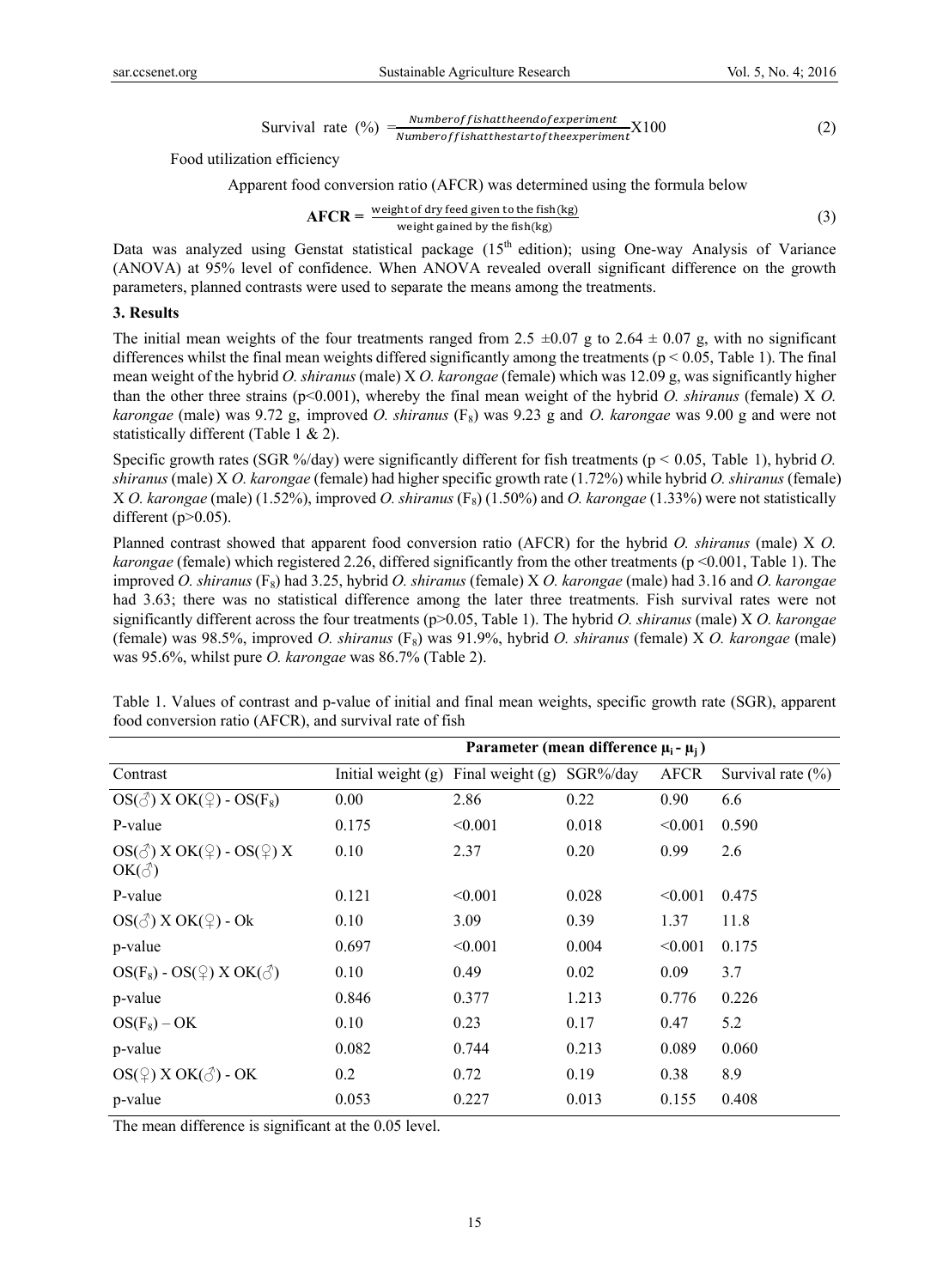|                           | Treatment                       |      |                                                              |      |
|---------------------------|---------------------------------|------|--------------------------------------------------------------|------|
| Parameter                 | $OS(\text{A})$ X $OK(\text{A})$ |      | $OS(F_8)$ $OS(\bigcirc$ $X$ <i>OK</i> ( $\circlearrowleft$ ) | 0k   |
| Initial mean weight $(g)$ | 2.5                             | 2.5  | 24                                                           | 2.6  |
| Final mean weight $(g)$   | 12.09                           | 9.23 | 9.72                                                         | 9.00 |
| SGR $(\frac{6}{day})$     | 1.72                            | 1.50 | 1.52                                                         | 1.33 |
| <b>AFCR</b>               | 2.26                            | 3.16 | 3.25                                                         | 3.63 |
| Survival rate $(\% )$     | 98.5                            | 919  | 95.6                                                         | 86.7 |

Table 2. Initial and final mean weights, specific growth rate (SGR), apparent feed conversion ratio (AFCR), and survival rate of fish

Water quality parameters in the pond were within the required ranges for the growth of tilapia fish species during the experiment. There were no significant differences for measured water quality parameters among treatments throughout the experimental period (*P*>0.05). Mean water temperature ranged from 24.74  $\pm$  0.2<sup>0</sup>C to 28.23  $\pm$ 0.2°C across the treatments. Dissolved oxygen ranged from 4.64 to 6.82 mg/*L*, the pH between 8.10 and 8.41, ammonia ranged from 0.061 to 0.087 mg/L throughout the experimental period (Table 3).

| racio sterator quantity parameters (modern $=$ 52) |                                   |                   |                                                  |                   |                  |
|----------------------------------------------------|-----------------------------------|-------------------|--------------------------------------------------|-------------------|------------------|
|                                                    | <b>TREATMENT</b>                  |                   |                                                  |                   | <b>DESIRABLE</b> |
|                                                    |                                   |                   |                                                  |                   | <b>LIMITS</b>    |
|                                                    |                                   |                   |                                                  |                   |                  |
| <b>PARAMETER</b>                                   | $OS(\text{A})$ X OK( $\text{A}$ ) | $OS(F_8)$         | $OS(\frac{\mathbb{O}}{4})$ X OK( $\mathcal{E}$ ) | OK                |                  |
| Temperature( ${}^{\circ}$ C)                       | Am $24.7 \pm 0.5a$                | $25.1 \pm 0.5a$   | $25.2 \pm 0.5a$                                  | $25.2 \pm 0.5a$   | $20 - 30$        |
|                                                    | Pm $28.1 \pm 0.7a$                | $28.3 \pm 0.7a$   | $27.9 \pm 0.6a$                                  | $28.2 \pm 0.7a$   |                  |
| DO(mg/L)                                           | Am $4.7 \pm 0.4a$                 | $4.9 \pm 0.4a$    | $4.6 \pm 0.4a$                                   | $4.8 \pm 0.4a$    | 5                |
|                                                    | Pm $6.8 \pm 0.2a$                 | $6.7 \pm 0.2a$    | $6.0 \pm 0.2a$                                   | $6.8 \pm 0.2a$    |                  |
| pH                                                 | Am $8.1 \pm 0.2a$                 | $8.2 \pm 0.2a$    | $8.1 \pm 0.2a$                                   | $8.1 \pm 0.3a$    | $6.5 - 9$        |
|                                                    | Pm $8.3 \pm 0.2a$                 | $8.4 \pm 0.2a$    | $8.4 \pm 0.2a$                                   | $8.3 \pm 0.2a$    |                  |
| Ammonia (mg/L)                                     | $0.087 \pm 0.03a$                 | $0.061 \pm 0.02a$ | $0.073 \pm 0.03a$                                | $0.062 \pm 0.02a$ | < 0.1            |

Table 3. Water quality parameters (mean  $\pm$  SE)

Figures in rows with same letters are not significantly different.

## **4. Discussion**

This study revealed that the growth of hybrid *O. shiranus* (male) X *O. karongae* (female), in terms of the weight gained and specific growth rate (SGR), were significantly higher than that of the improved *O*. *shiranus*, *O. karongae* and hybrid *O. shiranus* (female) X *O. karongae* (male). This higher growth performance of the hybrid strain may be attributed to the genetic superiority of this strain and, if so, lends support to the fact that hybrid tilapia are preferred because of their significant high yield and survival (Mair, 2007). The results can also be supported by the fact that hybrid individuals acquire traits from both parents; therefore higher growth rate and other growth parameters in the hybrids may be as a result of combined traits from both parents.

The improved *O. shiranus* strain has shown to start spawning at less than 10 g (in this study at 8.7g), yet the demand for the local tilapias is high for large sizes like 150-200g (Worldfish Centre, 2010). This early sexual maturation in production ponds can significantly reduce fish yield, as maturing fish can become aggressive, stop growing, and become more susceptible to disease. In this study, there was no fish observed to start spawning throughout the experimental period from both the reciprocal hybrids and *O. karongae*. The late maturity of the *Oreochromis* hybrids, resonate well with other findings that have reported that tilapia hybrids attain larger sizes at harvest (Mair, 2007). In terms of genetic gain over the control, this study has shown a 34% genetic gain, which is similar to what Munthali (2011) found, though in that study it ranged from 34-49% depending on the pair crossed. The results of this study also showed that there was no significant difference in fish survival among the strains, above 90% for reciprocal F1 hybrids and improved *O. shiranus* and 86.7% for *O. karongae*. This may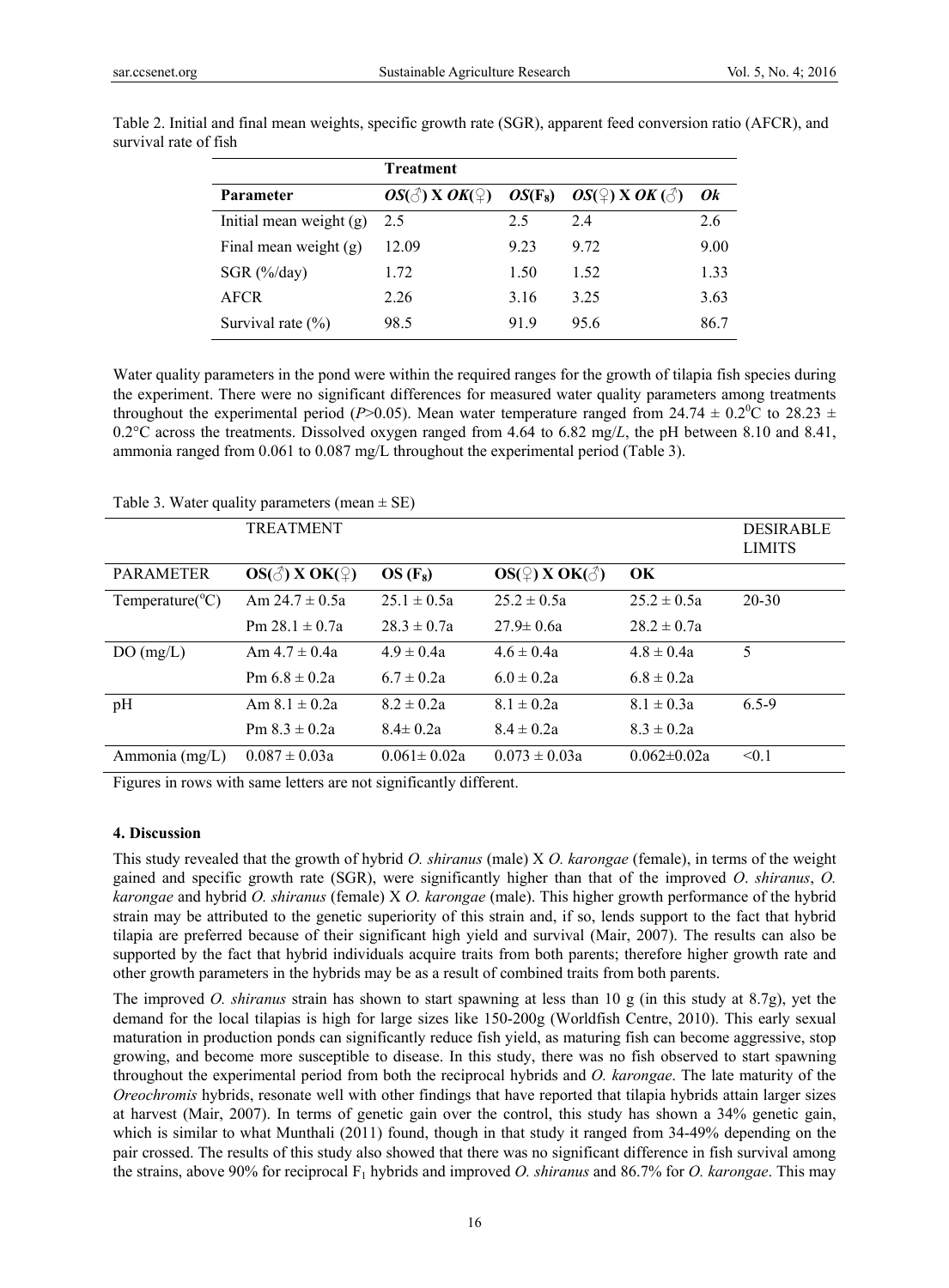be attributed to the fact that tilapias are hard fish species, tolerate harsh conditions of water such as low dissolved oxygen of about 0.6 ml/l and wide range of temperatures 16 to 42 °C, as such, tilapias thrive in most fish ponds of Malawian farmers.

One of the most significant growth parameters in aquaculture is the efficiency of the fish to convert food into flesh; this was determined as apparent food conversion ratio (AFCR).The hybrid *O. shiranus* (male) X *O. karongae* (female) strain had lowest apparent food conversion ratio (AFCR); thus more efficient at utilizing feed and growing better than the improved *O. shiranus*, hybrid *O. shiranus* (female) X *O. karongae* (male) and *O. karongae*.

#### **5. Conclusion**

This study revealed that the growth performance of *Oreochromis* hybrid *O. shiranus* (male) X *O. karongae*  (female), in terms of the weight gained and specific growth rate (SGR), were highest coupled with survival rate which was above 85%. The hybrids which performed better had lowest AFCR, thus more efficient in food utilization. Therefore, this study reveals that hybridization is more productive than the selective breeding program as improvement of the indigenous fish species is concerned.

#### **References**

- Andrew, T. G., Weyl, O. L. F., & Andrew, M. (2003). *Aquaculture master plan development in Malawi: Socioeconomic survey report*.
- Ecker, O., & Qaim, M. (2011). Analyzing nutritional impacts of policies: an empirical study for Malawi. *World Dev., 39*, 412-428. http://dx.doi.org/10.1016/j.worlddev.2010.08.002
- Jamu, D., Banda, M., Njaya, F., & Hecky, R. E. (2011). Challenges to sustainable management of the lakes of Malawi. *J. Great Lakes Res., 37*, 3-14. http://dx.doi.org/10.1016/j.jglr.2010.11.017
- Kang'ombe, J., & Brown, J. A. (2008). Effect of using low-protein diets in semi-intensive pond cage culture of tilapia, *Tilapia rendalli* (Boulenger). *J. Appl Aquac., 20*, 243-255. http://dx.doi.org/10.1080/10454430802498203
- Lovell, T. (1989). *Nutrition and feeding of fish*. Van Nostrand Reinhold, New York, USA. http://dx.doi.org/10.1007/978-1-4757-1174-5
- Mair, G. C. (2007). Genetics and breeding in seed supply for inland aquaculture. In M. G. Bondad-Reantaso (ed.), Assessment of freshwater fish seed resources for sustainable aquaculture (pp. 519-547). *FAO Fisheries Technical Paper.* No. 501. Rome.
- Malawi Government. (2001a). National Fisheries and Aquaculture Policy, Department of Fisheries, Ministry of Natural Resources and Environmental Affairs, Lilongwe, Malawi.
- Malawi Government. (2011b). Guidelines for Tilapia hatchery operators in Malawi, Ministry of Agriculture and food Security, Lilongwe, Malawi.
- Maluwa, A. O., & Gjerde, B. (2007). Genetic evaluation of four strains of *Oreochromis shiranus* for harvest body weight in a diallel cross. *Aquac., 259*, 28-37. http://dx.doi.org/10.1016/j.aquaculture.2006.06.003
- M'balaka, M., Kassam, D., & Rusuwa, B. (2012). The effect of stocking density on the growth and survival of improved and unimproved strains of *Oreochromis shiranus*. *Egypt. J. Aqua. Res., 38*, 205-211. http://dx.doi.org/10.1016/j.ejar.2012.12.013
- Munthali K. (2011). Growth performance and survival of hybrids between *Oreochromis karongae* and *Oreochromis shiranus.* Aquaculture and Fisheries Science Department, Bunda College, Lilongwe, Malawi.
- NASP. (2005). Ministry of Mine, Natural Resources and environment, Department of Fisheries, Zomba, Malawi No: 28.
- Olesen, I., Gjedrem, T., Bentsen, H. B., Gjerde, B., & Rye, M. (2003). Breeding programs for sustainable aquaculture. *J. Appl. Aquac., 13*, 179-204. http://dx.doi.org/10.1300/J028v13n03\_01
- Ross, L. G., Martinez Palacios, C. A., & Morales, E. J. (2008). Developing native fish species for aquaculture: the interacting demands of biodiversity, sustainable aquaculture and livelihoods. *Aquac. Res., 39*, 675-683. http://dx.doi.org/10.1111/j.1365-2109.2008.01920.x
- World Fish Center. (2010). Cage Aquaculture in Malawi, Briefing note 2119 World Fish Center.